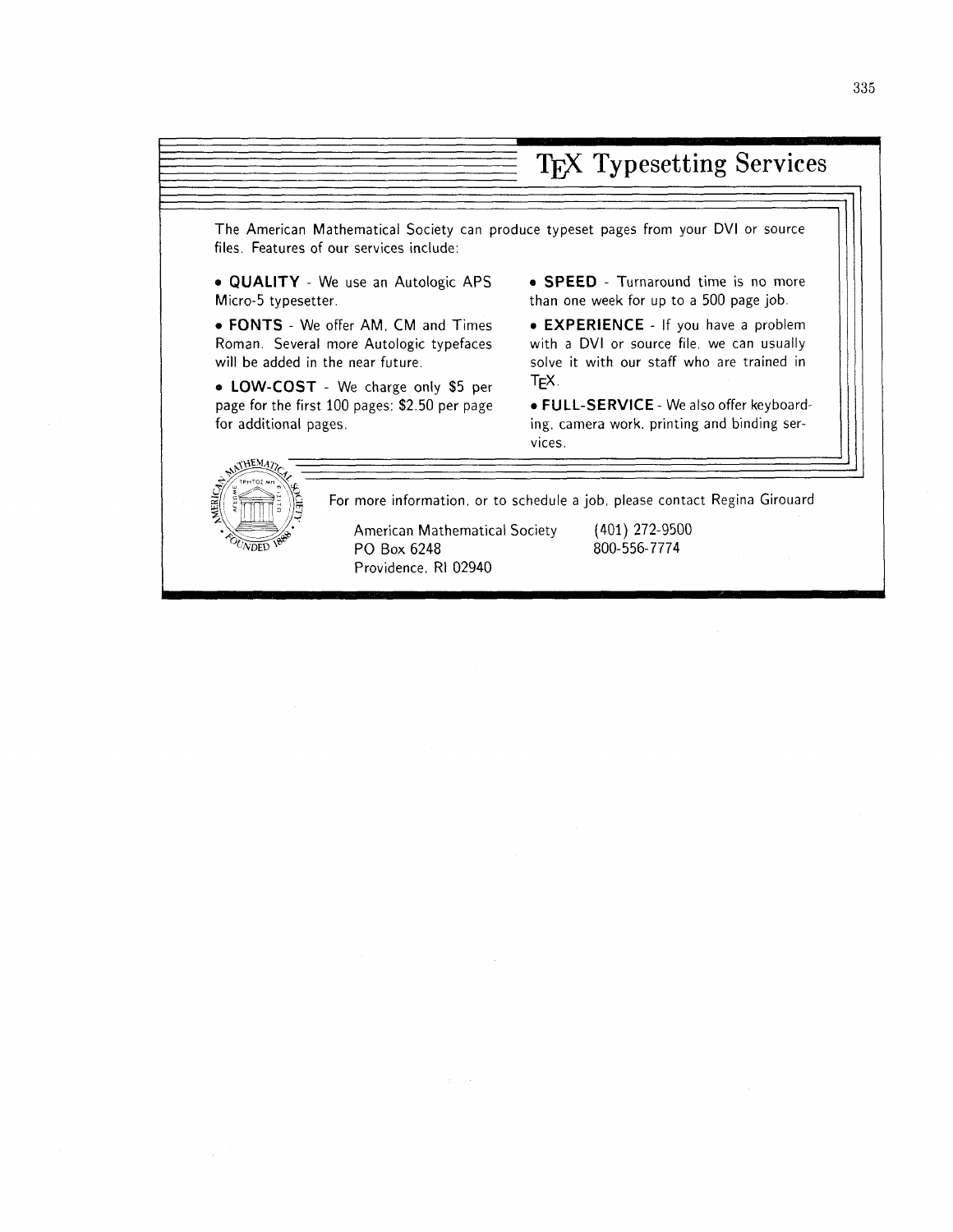# **SLIDES**

Announcing MT-Slide, the first MacroT<sub>F</sub>X add-on. MT-Slide macros let you use:

- MacroT<sub>F</sub>X listing environment
- · MacroT<sub>F</sub>X tables
- Section headings
- **· Screen simulations**

| <b>MT-Slides:</b>                                                              |                                                      |
|--------------------------------------------------------------------------------|------------------------------------------------------|
| Print in body of text<br>and also at the end<br>of document in Slide<br>format | automatically num-<br>bering, with section<br>title. |
| In portrait or land-<br>scape mode                                             | Rounded corner edge                                  |

**MacroT** $\mathbf{K}$ , the TEX toolkit, is now in use at NASA, Martin-Marietta, National Academy of Science, TV Guide, Los **Alamos,** as well as other companies, research laboratories and universities in the US, Canada, Japan, Britain, Norway and Germany.

MacroT<sub>E</sub>X includes macros for Table of Contents, Index, and Glossary generation, Table macros, Listing, Screen Simulation, Page formatting utilities, Book and Software Documentation Styles and much more.

Call or write for descriptive brochure. LaTEX compatible version coming soon. Prices: MacroTEX \$200, MT-Slides \$50. Site Licenses available

 $T_{F}X_{nology}$   $Inc$   $_{Amy}$  Hendrickson, 57  $_{Longwood}$  Avenue Brookline MA 02146 **(617) 738-8029**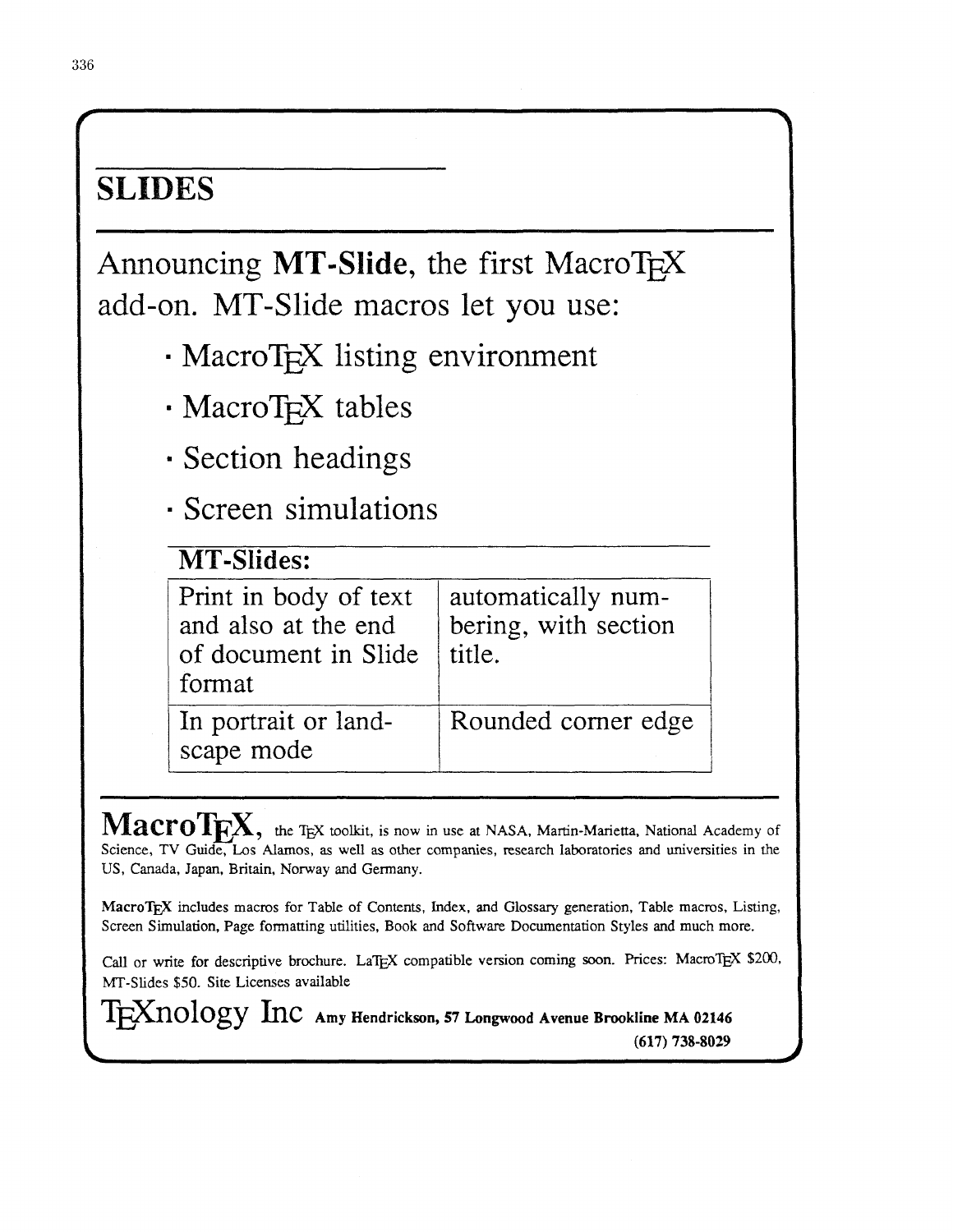### **IDEAS TRANSLATE**



### **LIKE YOU IMAGINE**



Great ideas should look great on paper. And the translation is easy with  $\vec{PCTEX}$ <sup>®</sup>: the best-selling full implementation of Prof. D. Knuth's revolutionary IEX formatting/typesetting program. It offers PC users the capabilites & advantagesand looks--of professional typesetting.

In a word,  $PCTEX$  gives you 'control'. Control--of design format, type & symbols, quality-for complex mathematical & engineering material, statistical tables or straight matter. You get camera/publisher-ready manuscripts to be proud of, quick & simple.

So whether you're writing the next starshot manual, a thesis on relativity or the great American novel, for a professional presentation that doesn't lose your ideas in the translation, depend on PCTEX.

From Personal TEX, Inc., starting at \$249; **VISA/MC** welcome. Satisfaction guaranteed.

### WITH



To order or for information, **call: 4 15/388-8853**  or write: Personal TEX, Inc. 12 Madrona Avenue Mill Valley, CA 94941 USA

> **Distributed in 14** countries; **distributor** inquiries **welcome**

 ${}^{\circ}$ FJEX is a registered TM of Personal TEX, Inc.<br>IEX is an American Mathematical Society TM.<br>Manufacturers' product names are their TMs.

PCTEX FORMATTING/TYPESETTING SYSTEM:

FINE TYPESET QUALITY from dot matrix or laser printers, or phototypesetters.

A COMPLETE PRODUCT. Includes cur specially written P~TEX Manual that lets you use TEX immediately custom 'macro package formats for letters, manuals, technical dccuments, etc. whe LaTEX document preparation system (with iser's manual) macro package for article, book, report prepara-<br>ion ●AMS-TEX, developed by the American Mathematical Soclety for professional mathematical typesetting.

**DUTPUT DEVICE DRIVERS for CEPSON FX, LQ DEVICE DRIVERS for CEPSON FX, LQ** Apple Laserwriter **b** APS-5 phototypesetter **r** Lnotronic Compugraphic Screen preview, with EGA or Hercules card.

REQUIRES: IBM PC/XT, AT or compatible, DOS 2.0 or higher & 512K RAM; hard disk for printer drivers & fonts.

Also available: Printer drivers, interlaces to Bitstream Fontware.<br>Metafont, to design-your-own-type, PC Paintbrush, PC Palette. ancyFont & Fontrix, Complete packages, including laser printer.<br>printer driver, PCTEX, and screen previewer from \$2850. Site licenses and volume discounts available )

This ad is typeset & composed using: PCTEX.Bitstream fonts & laser printer. Logotype & black backgrounds done photographically.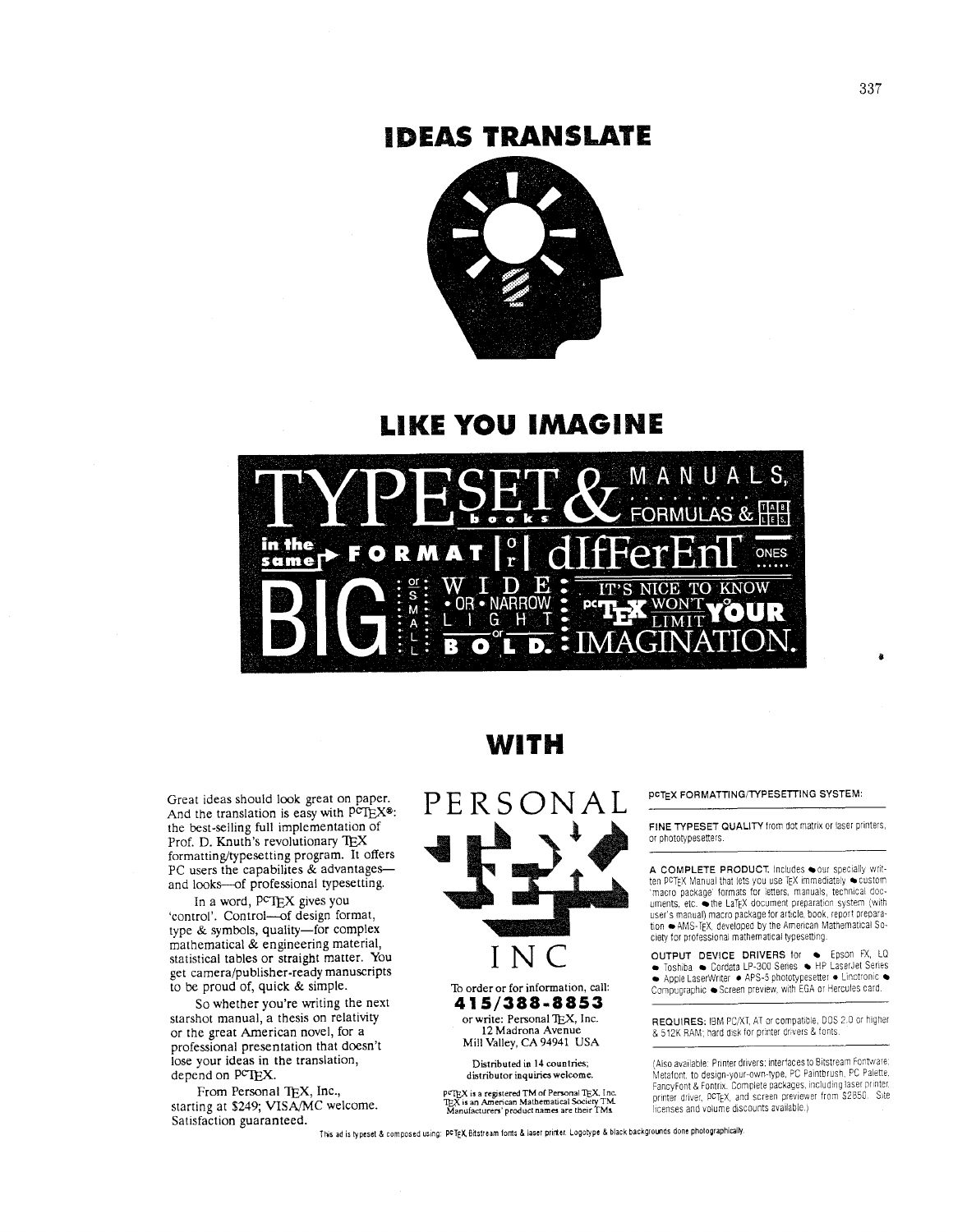# **SOFTWARE SPECIALISTS**

# Digital has it now.

# **Share the** excitement.

Digital is developing outstanding software products for the future. And as they develop, we are creating outstanding career opportunities for the professionals behind them.

#### **PRINCIPAL SOFTWARE ENGINEER Nashua, NH**

The Corporate User Publications Engineering Group is developing software products and solutions that are at the forefront of electronic publishing technology.

In this position, you will enhance and support a TeX macro package for an automated system for writing, editing and producing typeset-quality technical documentation.

Requires familiarity with **VAX/VMS'**  operating system, analytical, debugging and programming skills in at least one high level language. Experience with TeX and typesetting would be a plus.

Share the excitement at a \$9.4-billion computer company. Send your resume now to: T. **Cordeau-Williams, Department 1101 7TUG, Digital Equipment Corporation, 150 Coulter Drive, Concord, MA 01742.** 

> 'Trademark of Digital Equipment Corporation We are an affirmative action employer.

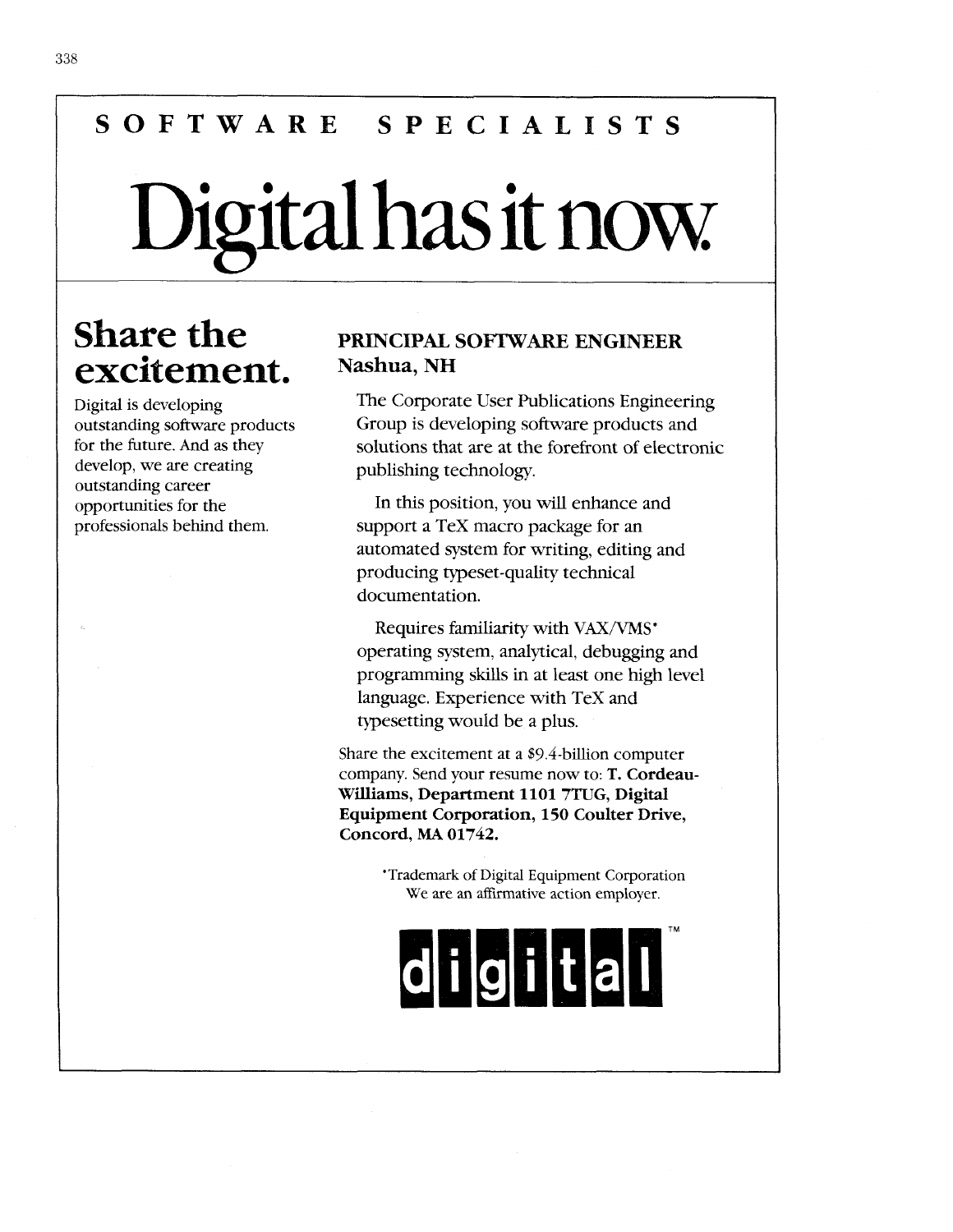#### T<sub>F</sub>X Support for PC's

Drivers for PC-T<sub>F</sub>X, MicroT<sub>F</sub>X, and PC's used as terminals. All drivers support pxl and pk files.

 $divis$ crn  $-$  a screen driver for most DOS machines including Tandy 2000 and TI machines. Uses any available T<sub>F</sub>X fonts at full or 'half' resolution. \$100.

 $dividmp - a$  driver for TI-855, Epson LQ, Apple Imagewriter, Tandy DMP-2100, HP Thinkjet, etc. \$100.

dvi? - for QMS -KISS -Smartwriter -Lasergrafix, TT's Jlaser,  $HP+$ ,  $HP-II$ ,  $\&$ PS machines.  $$175$ .

 $cdvi - a$  screen driver for ega, cga, hercules displays - soon others. Very fast, with color and zoom.  $$175.$ 

#### AmigaT<sub>F</sub>X

T<sub>F</sub>X for the Amiga is now available. This version of T<sub>F</sub>X was translated into C by Tom Rokicki and is well suited to Unix style operating systems. It runs on a 512K, 2-floppy drive system; add memory and it is possible to run an editor, the previewer, and T<sub>F</sub>X in multitasking mode.

Includes T<sub>F</sub>X, LaT<sub>F</sub>X, IniT<sub>F</sub>X, and a previewer with fonts.  $$200.$ 

Laser- and dot matrix-printer drivers with fonts.  $$100.$ 

AtariT<sub>F</sub>X and T<sub>F</sub>XnC. Inquire.

Norman *Naugle*   $n^2$  Computer Consultants P.O. Box 2736 College Station, TX 77841 (409)696-1078

### **IF THIS ISN'T THE WAY YOU WRITE EQUATIONS** ...



... maybe you should call and ask about The **Publisher.** 

ARBORTEXT INc. 535 W. Willam St. **Suite** 300 **Ann Arbor,** MI 48103 (313) 996-3566 FAX (313) 996-3573 This advertisement was written and formatted on a Sun Workstation using The Publisher. Sun is a trademark of Sun Microsystems, Incorporated.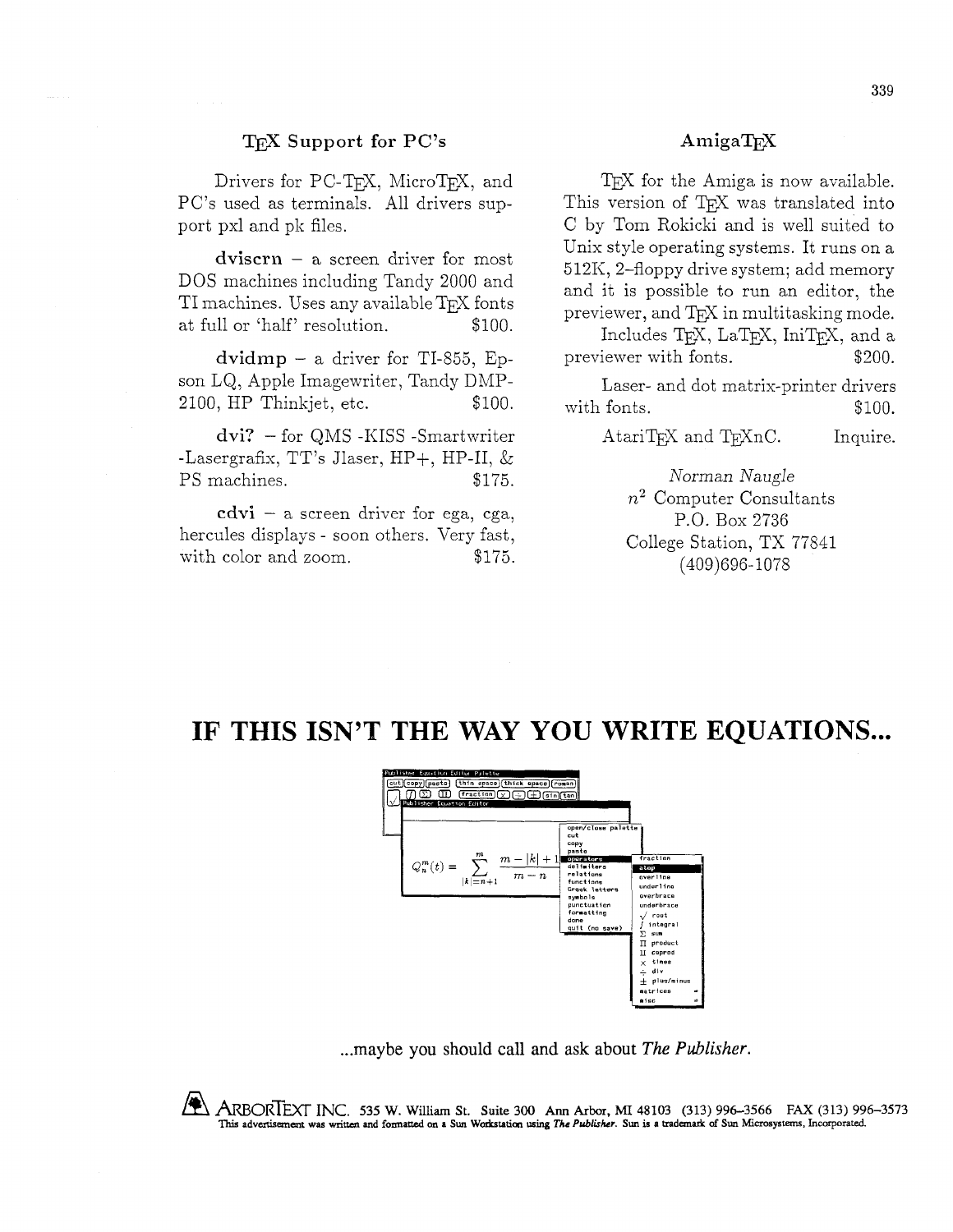# COMPLETE SERVICES

# Math and Technical Book Publishers...

If you are creating your book files with  $T_F X$ , Computer Composition Corporation can now offer the following services:

- $\sim$  Converting T<sub>F</sub>X DVI or source files to the fully paginated typeset page in either Computer Modern (from DVI files) or true Times Roman typefaces (from source files).
- Providing 300 dpi laser-printed page proofs (when source files are submitted) which simulate the typeset page exactly.
- Keyboarding services, from traditionally-prepared manuscripts via the  $T<sub>F</sub>X$  processing system.
- Camera work services, including half-tone, line-art, screens, and full page negatives.

*Call or write us for sample pages in both Computer Modern and Times Roman.* 

COMPUTER COMPOSITION CORPORATION 1401 WEST GIRARD • MADISON HEIGHTS, MICHIGAN 48071 • (313) 545-4330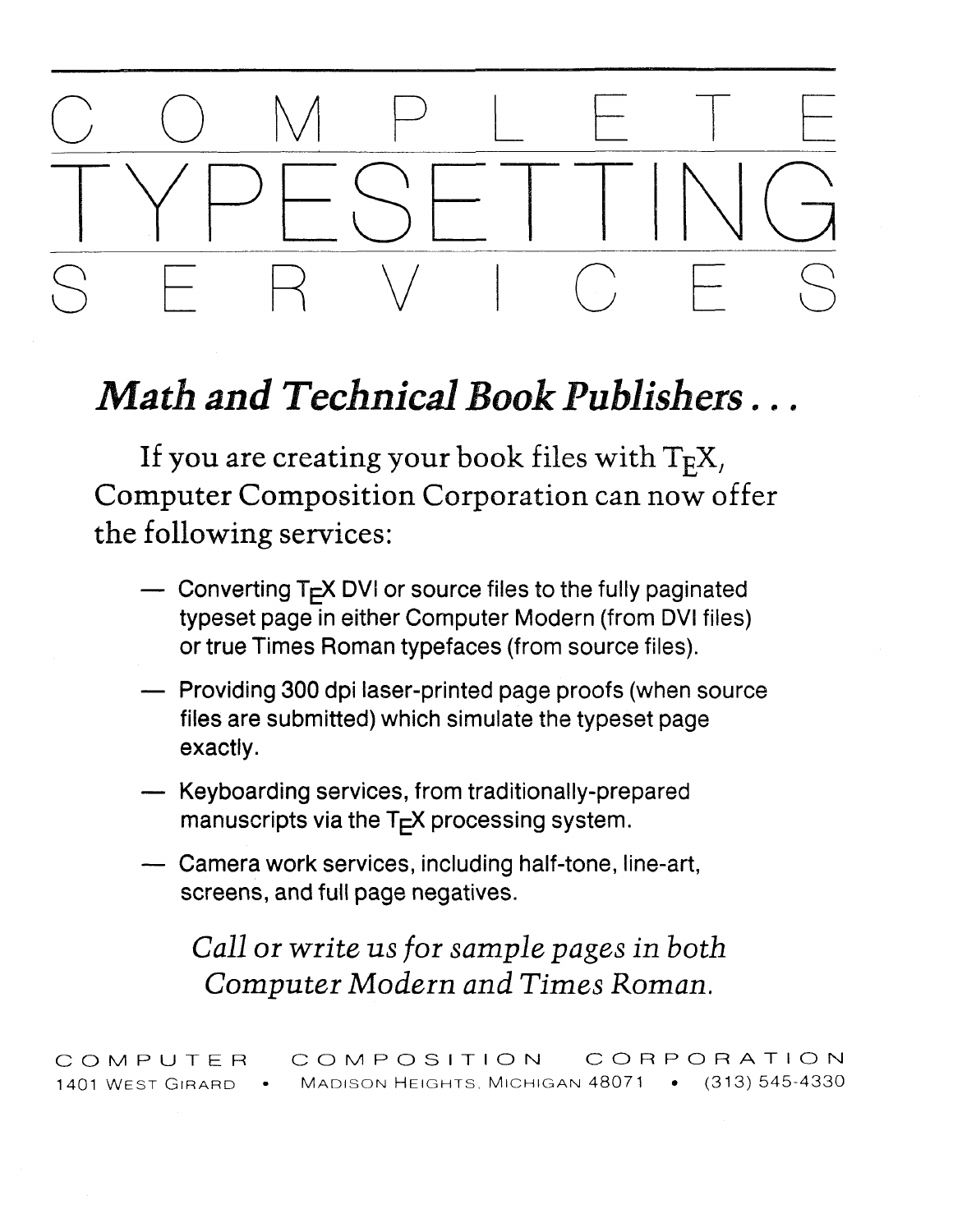# **Special Limited Time Offer to TUG Members!**  15% off Textures



## **Professional Typesetting for the Apple Macintosh**

Textures is now available - the definitive  $TEX$  implementation for the Macintosh. This offer, which is available only to TUG members, ends  $12/31/87$ .

To receive your copy of Textures, send in the coupon below. If you would like further information about Textures or about Micro $TEX$ , professional typesetting for IBM PCs and compatibles, please call 617-944-6795.

Please send me copies of Textures (#17220). Each package includes complete software and documentation for the special price of \$420 which is 15% off list. If I am not completely satisfied, I can return the package within 60 days for full credit.

| Name                                                                                                                 |  |
|----------------------------------------------------------------------------------------------------------------------|--|
| Title                                                                                                                |  |
|                                                                                                                      |  |
| Address                                                                                                              |  |
|                                                                                                                      |  |
| Telephone ()                                                                                                         |  |
| Mail this coupon to Textures, EMSD Marketing, Addison-Wesley Publishing Company,<br>12 Jacob Way, Reading, MA 01867. |  |
| $\Box$ My check or money order is enclosed with this order form. $\Box$ P.O. number                                  |  |
| $\Box$ Charge my order to my credit card $\Box$ Visa $\Box$ MasterCard $\Box$ American Express                       |  |
|                                                                                                                      |  |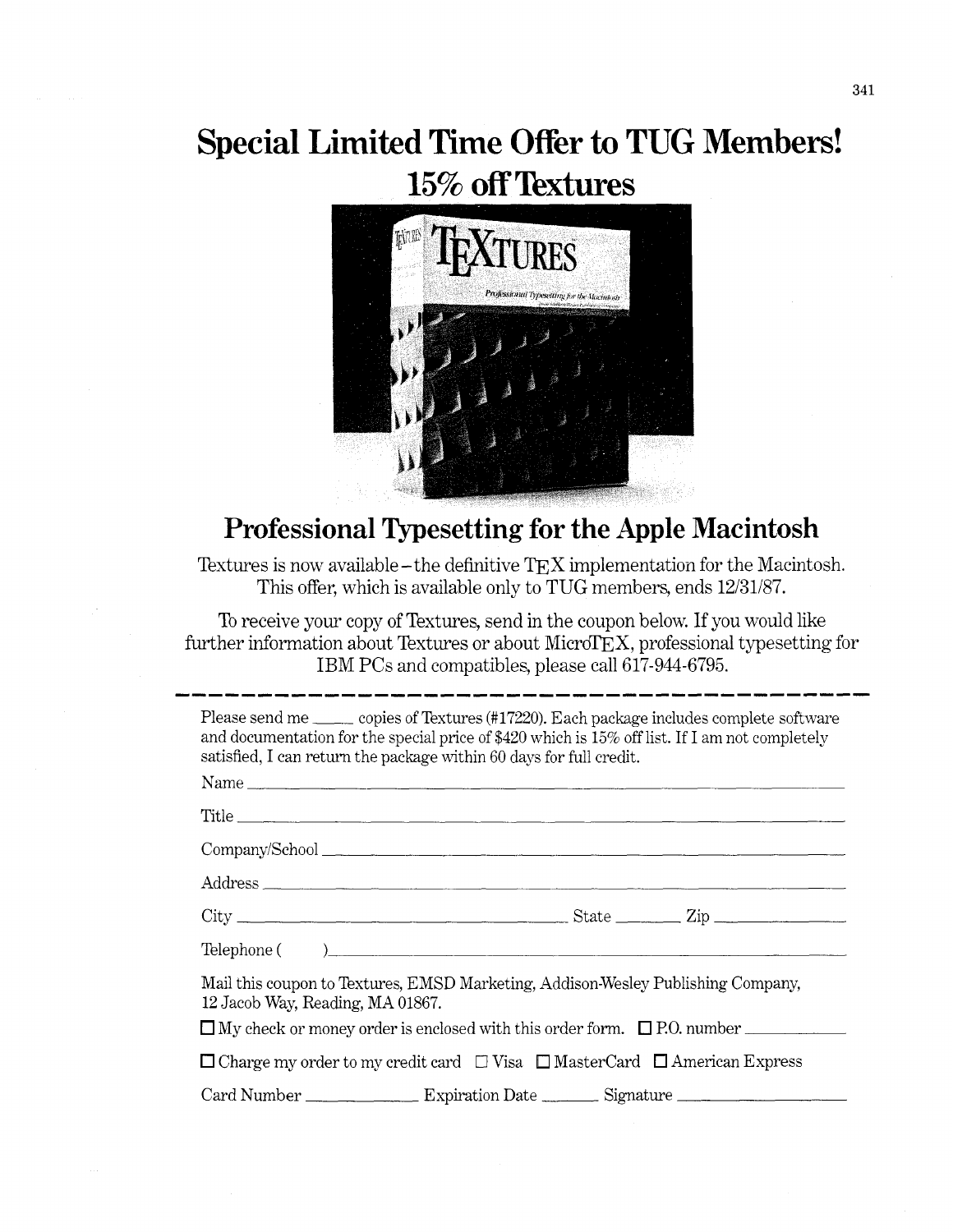### **Introducing**

# **TEXWRITE**

. . . a full featured editor/shell designed especially for use with  $T \in X$  on the PC.

#### **Here are some of the things you can do:**

- $\bullet$  access T<sub>F</sub>X, your previewer and device driver without exiting your file
- $\bullet$  enter font changes and commands quickly with  $TrXWRITE'S$ font and command managers
- edit large files in RAM (supports EMS)
- edit multiple files (you can look at your .LOG file while you make corrections to your .TEX file)
- check for missing braces before running  $T \in X$
- write and save text editing functions as macros

TEXWRITE uses pull down menus and function keys for easy access to editor and  $T_{E}X$  functions. It's designed to let you be as productive as possible, cutting short the time and keystrokes involved in the edit,  $T \n F X$ , preview and print cycle. As well as providing powerful text editing tools,  $T_F X wRITE$ provides an integrated, standardized environment for use with TEX.

TEXWRITE Ver. 1.0 will be available the first week of November. It's priced at \$149 in Canada, \$129 in the U.S., with discounts available for educational and non-profit institutions.

#### **For more information or to place an order, please contact:**

Docusoft Publishing Technologies Inc. 11 50 Homer St., Vancouver, B.C., V6B 2x8, Canada (604) 687-0354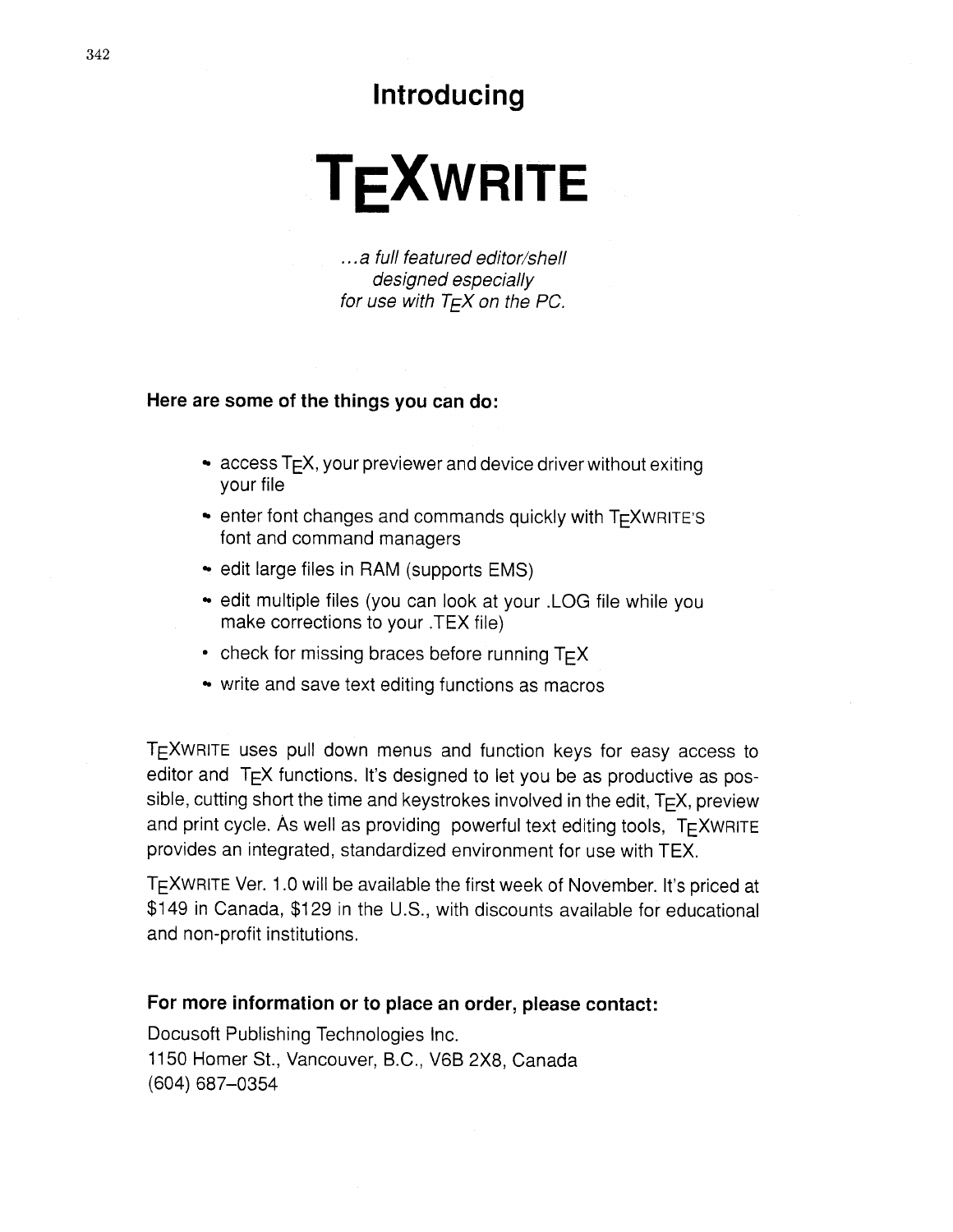# **DOES YOUR TEX DRIVER RUN OUT OF GAS?**

All our DVILASER implementations have a long list of standard features that are hard to find on other  $T \in X$ drivers. Among them are:

Font caching. DVILASER shuffles font information in and out of the printer memory, so there's usually no limit to the number of fonts per page.

Standard referral to graphic inclusion. The convention to include graphics and overlays at different magnifications is standard among all our products. If you've used one, you've used them all. Also included in the distribution are sample macros that can be used to reserve space for graphics.

Condensed .pk font format plus conversion utilities. Included with DVILASER are the CM fonts in .pk format, plus a wide variety of conversion utilities such as .gf to .pk, .pxl to .pk, and .pl to .tfm.

Font Scaling. You can specify a font at any size and DVILASER will select the nearest exact

representation and magnify or shrink it to the point size you request.

Many more. DVILASER supports font substitution, global and local option files, interactive page mode, and more. Call us for a complete list of features not mentioned here.

There are also new standard features on individual versions of DVILASER:

DVILASER/HP now has HP Soft Font support. **A** one-time conversion program creates **a** .tfm and .pk file from Hewlett-Packard's Soft Fonts. No special downloading is necessary, and they can be scaled to any arbitrary size.

DVILASER/HP now supports landscape documents.

Use any Postscript font with DVILASER/PS. DVILASER/PS includes an Adobe font metric to TEX font metric conversion utility so you can include future PostScript outline fonts in your documents.

Versions of DVILASER are available for Sun Microsystems, Apollo Domain and VAXStation II workstations; VAX and some **IBM** mainframes; and ISM PC and compatible microcomputers. IBM PC versions are available through Addison-Wesley (617) 944-6795 and Personal T<sub>F</sub>X (415) 388-8853.

Why not call or write us and test drive our DVILASER? 

| Yes, I would like more<br>information on DVILASER. |      |  |
|----------------------------------------------------|------|--|
| Name:                                              |      |  |
| Title:                                             |      |  |
| Company:                                           |      |  |
| City:                                              |      |  |
| State:                                             | Zip: |  |
| Phone:                                             |      |  |
| Hardware:                                          |      |  |
| Printer(s):                                        |      |  |

**2 ARBORTEXT INC.** 535 W. William St. Suite 300 Ann Arbor, MI 48103 **(313) 996-3566** 

This advertisement was written and formatted on a Sun Workstation using The Publisher from ArborText, Inc.

TEX is a trademark of the American Mathematical Society. HP is a trademark of the Hewlett-Packard, Company. PostScript is a trademark of Adobe Systems, Incorporated. Sun is a trademark of Sun Microsystems, Incorporated. Apollo DOMAIN is a trademark of Apollo, Incorporated. VAXStation II and VAX are trademarks of Digital Equipment Corporation. IBM PC is a trademark of International Business Machines, Corporation.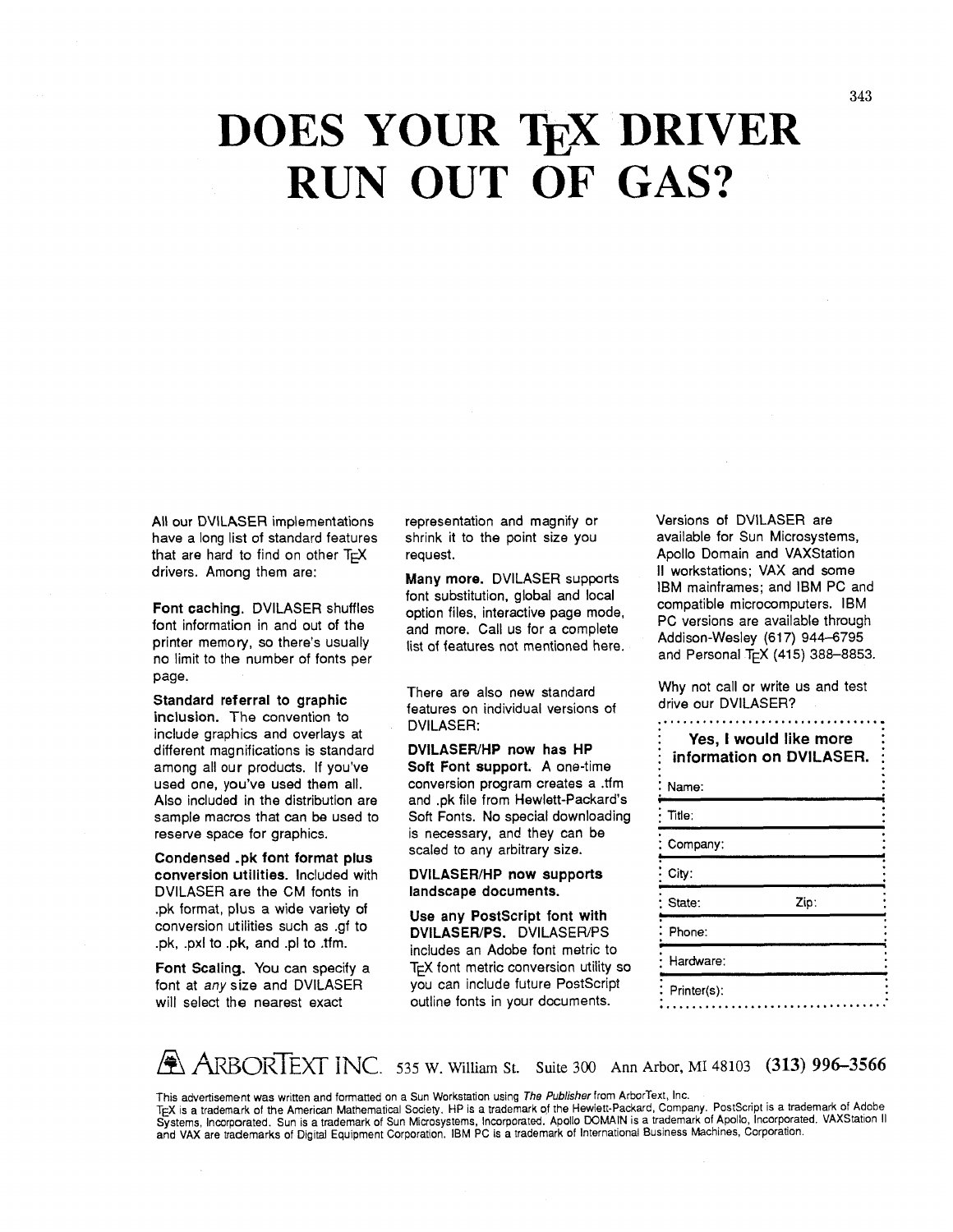# **... AND YOUR PHOTOTYPESETTER DRIVER?**

We don't limit you to printing out your beautiful **TEX** documents on 300 dpi laser printers; ArborText also offers Autologic and Compugraphic phototypesetter drivers. With them, you can:

**Print "two-up" pages.** You can print any number of DVI pages, each with their own relative horizontal and vertical positioning on a single typesetter film page.

**Produce more documents in less tlme.** Our optimized drivers never allow redundant typesetter movements even when printing two-up pages.

**Choose printing options interactively.** You can specify a number of options while DVIAPS or DVICG is processing. These include: change default margins and label output pages with your job indentification information.

**Print partial jobs.** You can also rerun a small number of pages if the typesetter film processor destroys a few pages or if typos are caught after the job is run.

**Process pages forward or backward.** You can also process a job forward or backward, and multiple times in a single run.

**Magnify or shrink documents.** 

**Display job statistics.** All job statistics including page counts, page dimensions, and paper usage are estimated at the end of the run.

**Complete documentation.** 

Extensive documentation is included with all our software.

Both software programs are available now for the following typesetters and computer hardware:

**DVIAPS.** DVIAPS supports Autologic phototypesetters. We have versions available that run on DOS, Sun Unix, and VAX/VMS.

**DVICG.** DVICG supports Compugraphic phototypesetters. (8000, 8400, and 9600 require the multi-port option.) A version is available for DOS.

DVIAPS has been used in production environments for over four years and DVICG is currently in use at a number of sites. Why not call or write us for a free sample user manual?

: **Yes I would like more** : information on your : **phototypesetter drivers.** : : Name: : Title: Company: City: **I <sup>d</sup>** State: Zip: : Phone: **I**  Hardware: **1**  Laser Printer(s): : Typesetter: ...................................



This advertisment was written and formatted on a Sun Workstation using The *Publisher* from ArborText. Inc. TEX is a trademark of the American Mathematical Society. Sun is a trademark of Sun Microsystems, Incorporated. VAX is a trademark of Digital Equipment Corporation.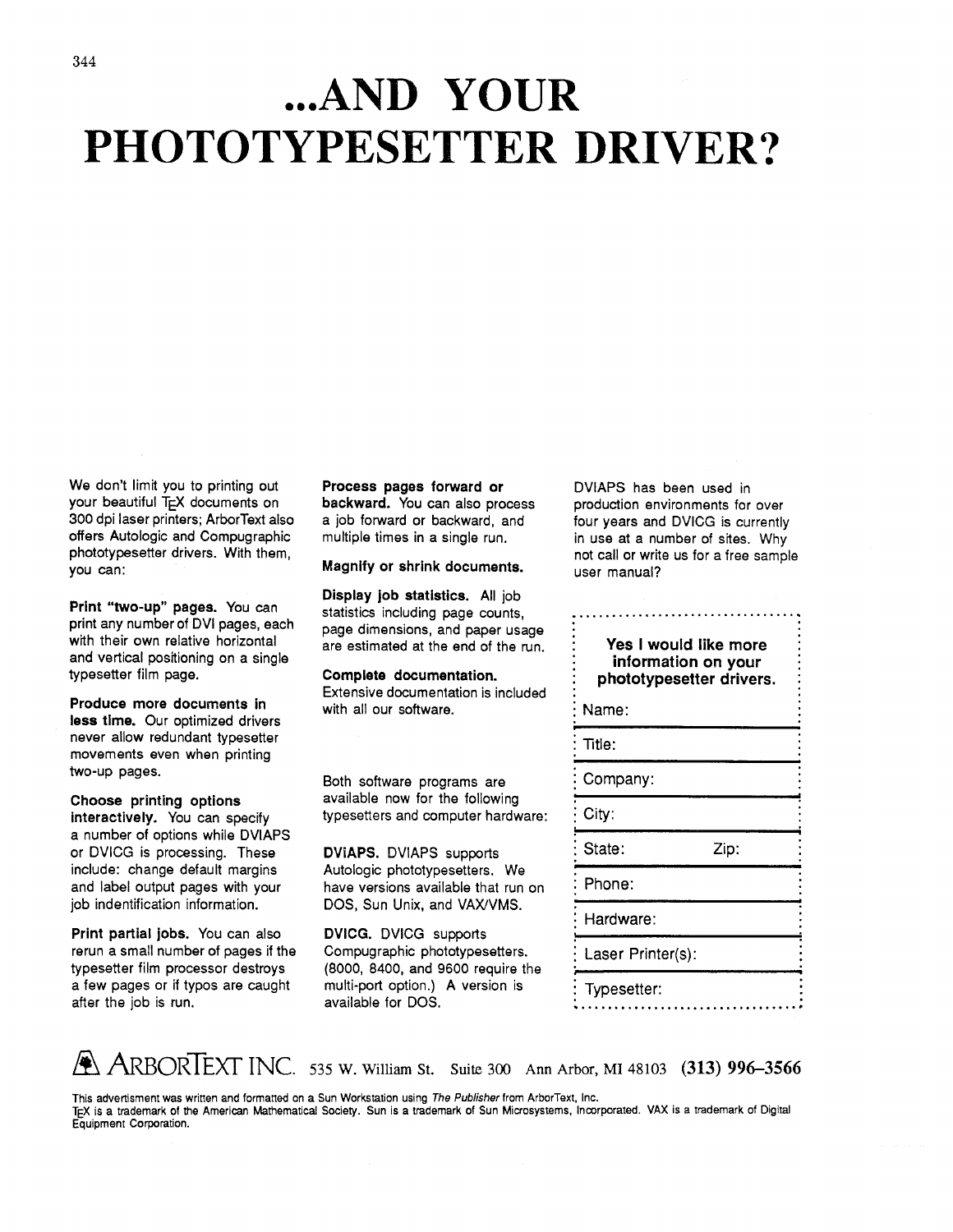

Why to lose time and to find you have made a mistake?

Today TEX can be easier to use

easyTEX Release 1.0, the interactive Formula Editor running on PC-IBM compatibles saving formulae typesetting time using T $_{E}X$ .

TE CO GRAF Via Plinio, 11 20129 Milano ITALIA. Tel. 02 208150 - 278063. Telex 340160 Per Tecograf.

| Please send me more information about easyTEX. |  |
|------------------------------------------------|--|
|                                                |  |
|                                                |  |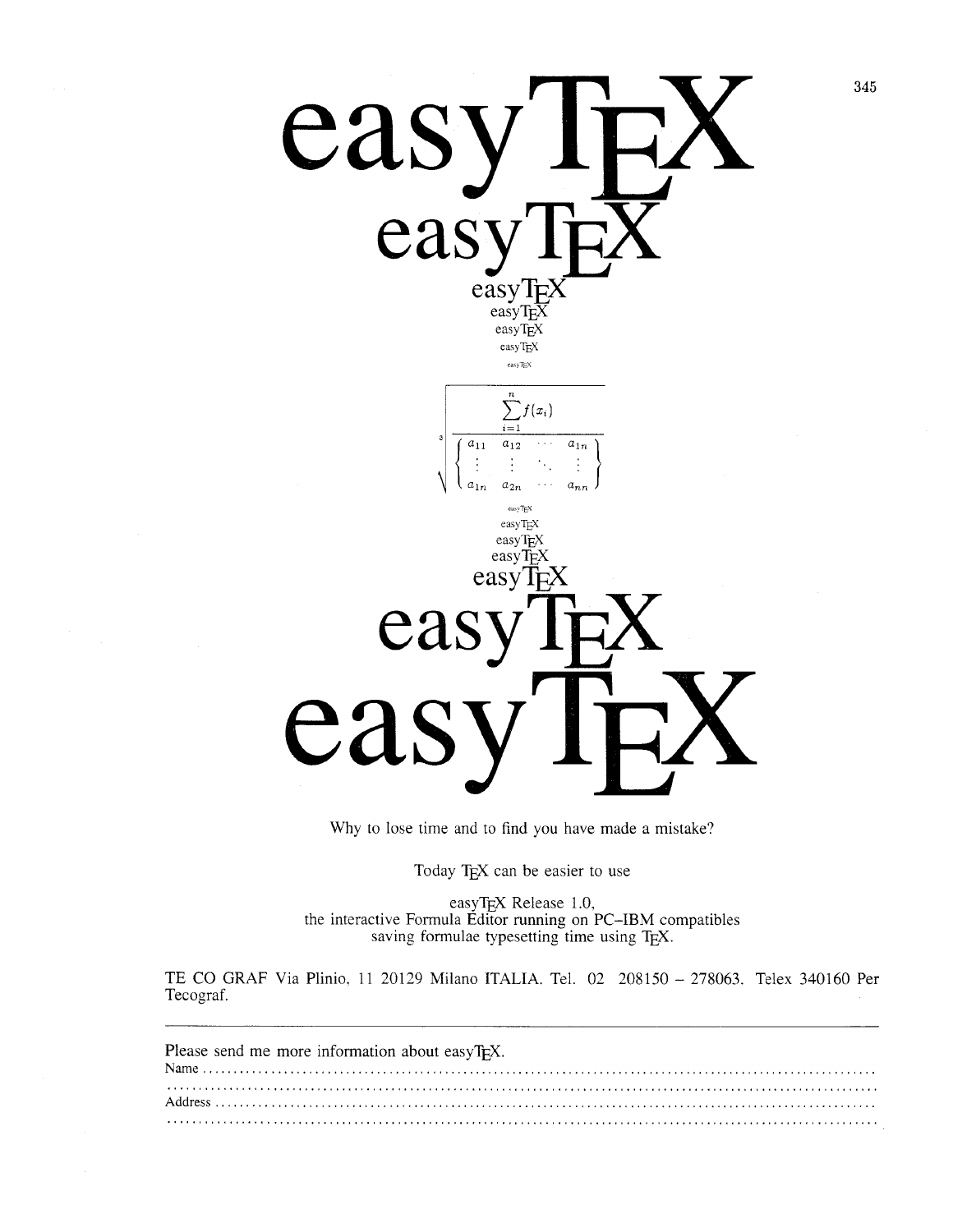# $MacTeX^{\sim}$  v2.0

MacTEX v2.0 is faster and better than ever before. It harnesses the power of TEX82 v2.1 under the interactive environment of the Macintosh allowing you to create or edit your TEX files, typeset, and then preview or print them. You can use the mouse in the preview mode to scale and position graphics from the Scrapbook. You can even work with POSTSCRIPT graphics produced with programs such as the Adobe Illustrator, interactively.

MacT<sub>E</sub>X v2.0 has many advanced features not found in any other T<sub>EX</sub> system. For example, MacTEX can translate MacWrite or Microsoft WORD files into TEX code automatically, letting you perform *codeless typography*. There is an on-line help facility for PLAIN and IATFX commands. Even the editor has special "TEX" features such as automatic brace matching.



 $*$  T<sub>F</sub>X82 v2.1  $*$  ASCII-based Enhanced Editor with Macro Keys  $*$ Multi-Page Previewer with four Magnifications  $*$  Interactive Scrapbook and POSTSCRIPT Graphics Insertion  $\star$  High-Speed POSTSCRIPT Printer Driver  $\star$  Built-in Print Spooler  $\star$  PLAIN and IATEX Formats with Sources  $\star$  INITeX  $\star$  Font Metrics for 98 Adobe Fonts  $\star$ Math  $(N = \sum_{k=0}^{n} 4^k = \frac{4}{3} 4^n)$  and IAT<sub>E</sub>X fonts as downloadable resolutionindependant POSTSCRIPT outlines  $\ast$  On-line help for PLAIN and IATFX Commands  $\star$  MacWrite and Microsoft WORD-to-T<sub>EX</sub> Translators  $\star$ DVI-to-POSTSCRIPT Conversion  $\ast$  Computer Modern Font Set (Optional)  $\star$  AMS-TEX (Optional)  $\star$  And More...  $\star$ 

Immediate Availability  $\star$  Price: US\$750 (CDN\$1000)  $\star$  Site Licences Available

**\$3** , .... . .

FTL systems Inc.<br>234 Eglinton Avenue East, Suite 205, Toronto, Ontario CANADA M4P 1K5 Tel: (416) 487-2142, MCI: FTL, Telex: (MCI/WUI) 6502995979 MCI

This Page was Set and Printed Entirely with MacTEX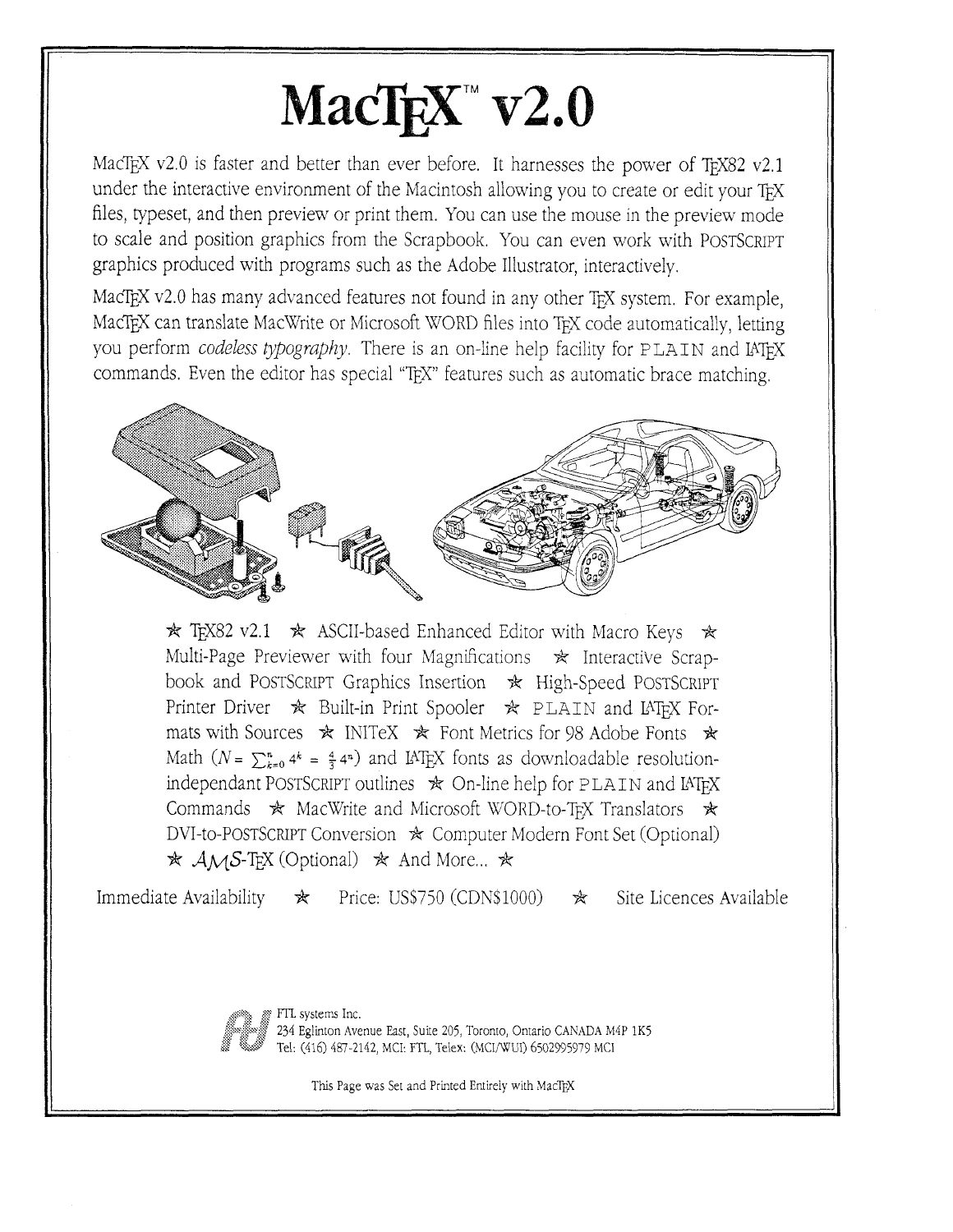# **Wordperfect**

T<sub>o</sub>



**K-Talk** would like to introduce **Publishing Companion** 

**Our Goal:** To publish documents using TEX with a limited amount of TEX knowledge without giving up T<sub>E</sub>X quality.

**Publishing Companion translates the following:** 

Block Protect Boxes Bullets Centering Endnotes Flush Right Fonts Footnotes

Horizontal Lines Indents Indexes Justification Mail Merge Newspaper-Style Columns Non-Break Hyphens Non-Break Spaces

Parallel Columns Pitch/Point Size Running Footers Running Headers Soft Hyphens Table of Contents Type Styles Underscore

Publishing Companion, the missing link between wordprocessing and desktop publishing. For more information write or call:



3920 Olentangy River Rd Columbus. Ohio 43214 (6 14) 459-97 1 1

#### **DESKTOP PUBLISHING HAS NEVER BEEN SIMPLER AND WILL NEVER BE THE SAME**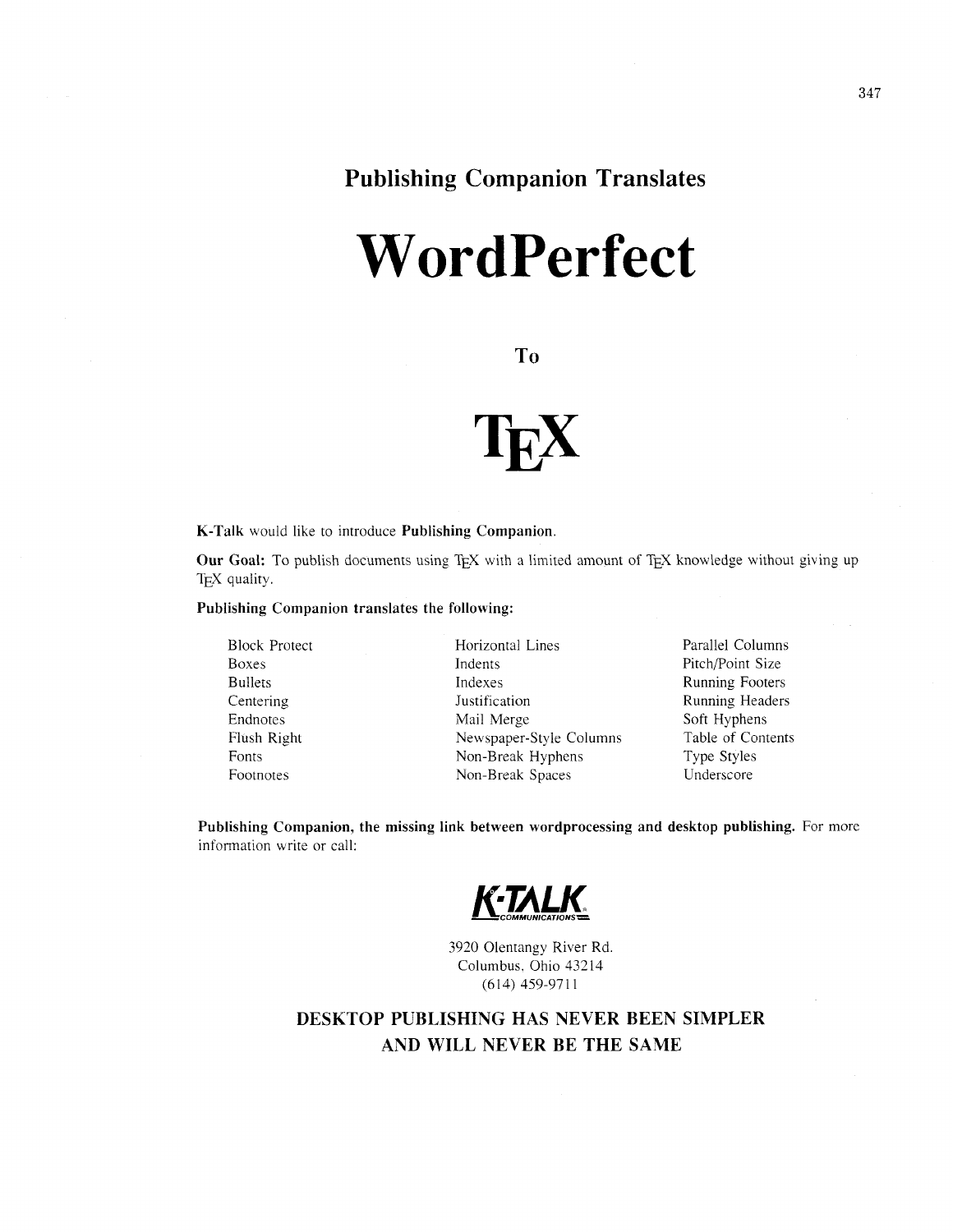## THE AMS TFX LIBRARY

Your single source for TFX products

#### $\Box$  AMS-T<sub>F</sub>X

The AMS macro software that simplifies the typesetting of complex mathematics. AMS-T<sub>F</sub>X supports the use of AMS font sets (below). Available for IBM microcomputers and for Macintosh Plus. SE and 11.

#### $\Box$  AMS Font Package

AMSFonts (Euler Fraktur, AMS Extra Symbols including Blackboard Bold. Cyrillic Lightface and Bold) are designed for use with AMS-TEX. Available Resolutions: 118. 180. 240. and 300 dpi. For use with screen previewers and with drivers for dot matrix and laser printers. When ordering the AMS Font Package, please specify resolution or type of printer. This information is necessary to process your order. (IBM distribution in standard PK format, Macintosh in TFXtures format)

#### $\Box$  MathSciTrX

This macro package is designed to format online search output from the bibliographic database MathSci on DIALOG. MathSciT<sub>EX</sub> is included at no charge with orders for AMS-T<sub>EX</sub> and AMSFonts.

#### $\square$  The Joy of  $T_F X$

The Joy of TFX is the user-friendly guide to the AMS-TFX macro package and details many features of this extremely useful text processing package. 1986, 290 pages, ISBN 0-8218-2999-8. Softcover

#### Prices:

AMS-TEX: List \$25, AMS Member Price \$23

 $\mathbf{AMS}\text{-}\overline{\mathbf{TE}}\mathbf{X}$  with Joy of T $\mathbf{EX}\text{: List }\$50,$  AMS Member Price  $\$45$ 

'AMS-TEX with AMS Font Package and MathSciT~X: List \$55, AMS Member Price \$50

AMS Font Package and MathSciTEX: List \$35. AMS Member Price \$32

AMS-TEX with AMS Font Package, MathSciTEX and Joy of TEX: List \$80, AMS Member Price \$72<br>
\*Joy of TEX: List \$33, AMS Inst Member Price \$30, AMS Indiv Member Price \$26

'Included at no charge upon request if your order totals \$250 or more.

#### Also available from the AMS Library of TFX Products

The following commercial software may be ordered from the AMS Library - your single source for T<sub>E</sub>X materials. Call or write for prices.

#### **T<sub>F</sub>X** for IBM PC and Compatibles

 $\square$  MicroTEX (Addison-Wesley) with The TEXbook by D. Knuth  $\Box$  PCT<sub>E</sub>X (Personal T<sub>E</sub>X, Inc.) with the PCT<sub>E</sub>X Manual by M. D. Spivak,

I LATEX macros and LATEX User's Guide 0 PC METAFONT and User Guide

#### T<sub>F</sub>X for Macintosh Plus, SE and II

 $\Box$  TEXtures (Addison-Wesley) with built-in screen previewer, ImageWriter/LaserWriter driver and picture embedding capability, and The TEXbook by D. Knuth

#### Printer Drivers for PCTFX and  $MicroTrX$

Epson MX) FX. RX, LQ: Okidata. IBM Graphics. Proprinter; Toshiba; HP LaserJet Plus and 11: QMS Lasergrafix and Talaris; Postscript. Apple Laserwriter; Imagen: Cordata.

#### Screen Previewers for IBM and Compatibles

Preview (ArborText, Inc.) MAXView (Aurion)

**HOW TO** ORDER: Call the TEX Library at (401) 272-9500. or (800) 55&7774 in the continental U.S. to order with VISA or MasterCard. Or write to: TEX Library, American Mathematical Society, P.O. Box 6248, Providence. RI 02940. Please add shipping and handling (see below). The Compatibles<br>
Image Writer/Laser Writer driver and picture embedding<br>
capability, and The TEXbook by D. Knuth<br>
HOW TO ORDER: Call the TEX Library at (401) 272-9500, or (800) 556-7774 in the continental U.S. to<br>
order wi

Prepayment required: purchase orders accepted from nonindividual customers. Software/Books are sent via UPS to U.S.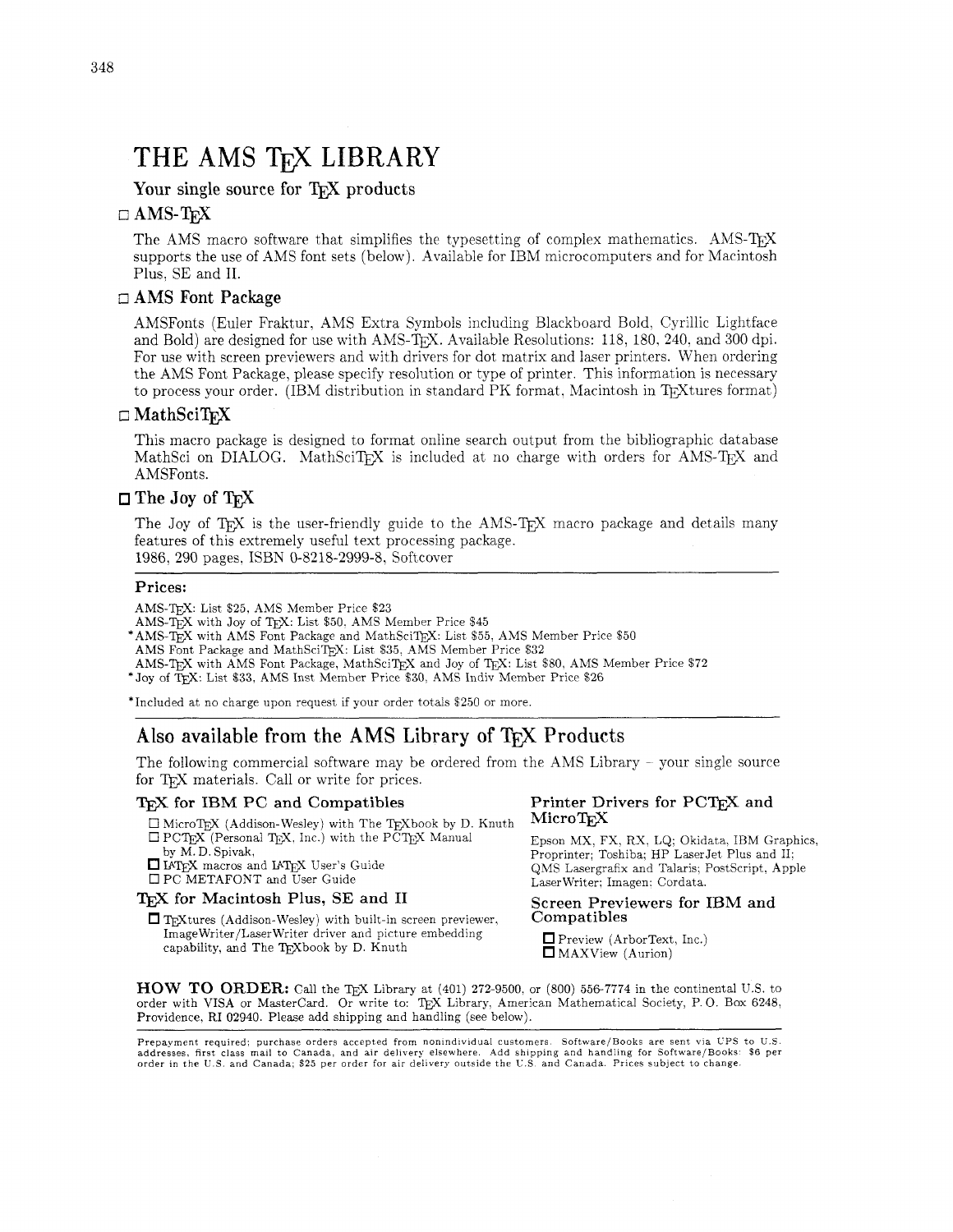

### A Gourmet Guide to Typesetting with the  $A_{M}S$  -T<sub>F</sub>X macro package M. D. SPIVAK, Ph.D.

*The Joy of TEX* is the user-friendly user's guide for  $A$ <sub>M</sub>S-T<sub>F</sub>X, an extension of T<sub>F</sub>X, Donald Knuth's revolutionary program for typesetting technical material.  $AMS-TEX$ was designed to simplify the input of mathematical material in particular, and to format the output according to any of various preset style specifications.

There are two primary features of the T<sub>F</sub>X system: it is a computer system for typesetting technical text, especially text containing a great deal of mathematics: and it is a system for producing beautiful text, comparable to the work of the finest printers.

Most importantly, TFX's capabilities are not available only to TFXperts. While mathematicians and experienced technical typists will find that TFX allows them to specify mathematical formulas with great accuracy and still have control over the finished product. even novice technical typists will find the manual easy to use in helping them produce beautiful technical TFXt.

This book is designed as a user's guide to the  $AMS$ -T<sub>F</sub>X macro package and details many features of this extremely useful text processing package. Parts 1 and 2, entitled "Starters" and "Main Courses," teach the reader how to typeset most normally encountered text and mathematics. "Sauces and Pickles," the third section. treats more exotic problems and includes a 60-page dictionary of special T<sub>E</sub>Xniques.

Exercises sprinkled generously through each chapter encourage the reader to sit down at a terminal and learn through experimentation. Appendixes list summaries of frequently used and more esoteric symbols as well as answers to the exercises.



ISBN 0-8218-2999-8, LC 85-7506 **290** pages (softcover), 1986 AMS Indiv. Memb. \$26, AMS Inst. Memb. \$30, List price \$33 To order specify JOYT/T

Shipping/Handling: 1st book \$2, each add'l \$1, max. \$25; by air. 1st book \$5, each add'l \$3, max. \$100

**PREPAYMENT REQUIRED.** Order from American Mathematical Society PO Box 1571 Annex Station Providence, RI 02901-9930 or call 800-556-7774 to use VISA or Mastercard. Prices subject to change.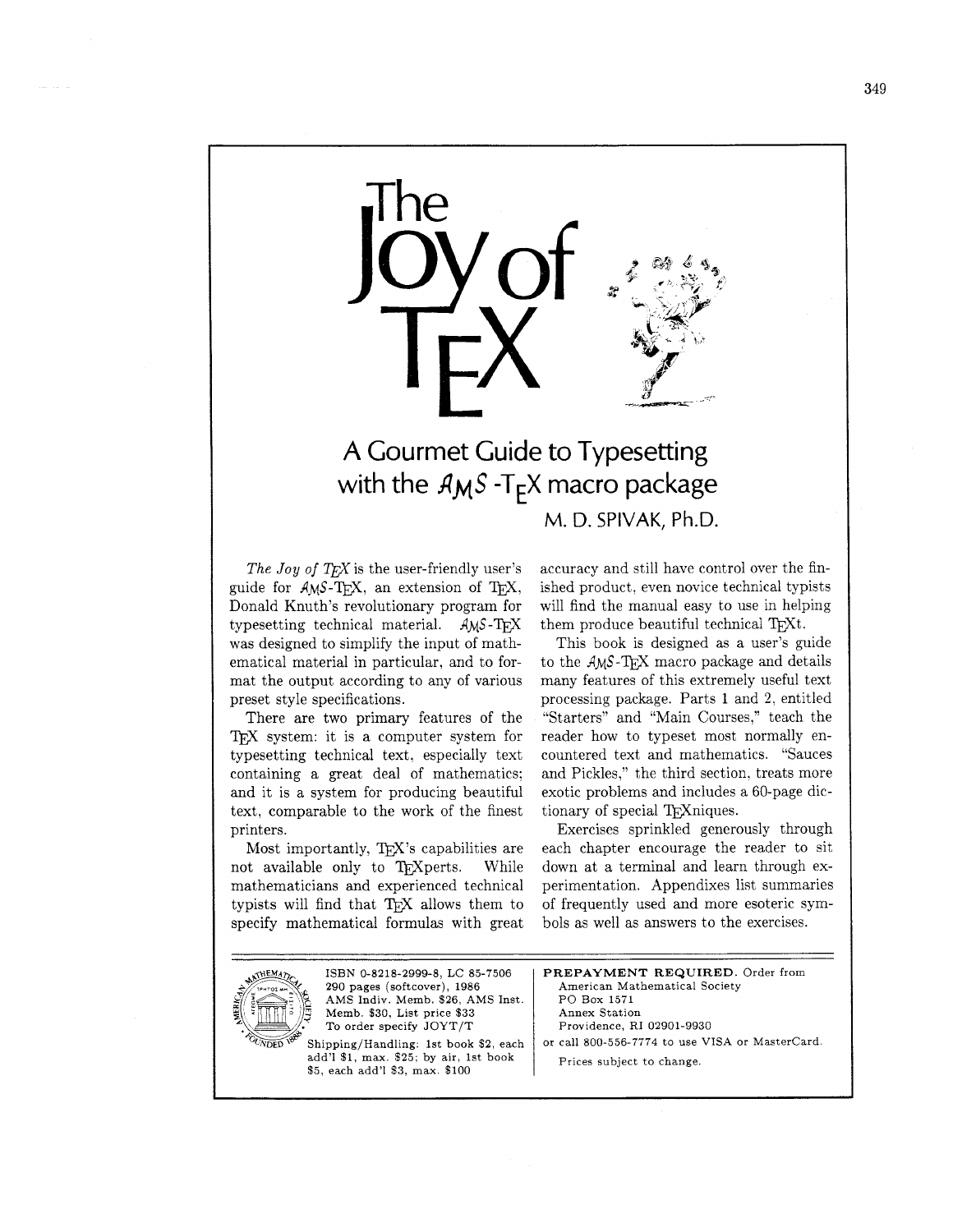# When quality, price and service are important,<br>TEXSource has the answer.

## **High quality typeset output**

We're the leader in offering low prices and in providing fast turnaround for your DVI files. We can process your work for as little as \$2.50 per page with overnight turnaround.

### **Typeset output for CMR fonts**

Available soon. TFXSource will be able to output your CMR files on high quality resin-coated (RC) paper.

# **Times Roman proofing fonts**

Text math. See your Times Roman output on your laser printer or screen previewer before you send it to us for high quality output. We provide pixel (.pxl) and  $T \nvert X$ font metric (.tfm) files.

*Call for more information about our products and services.* 

(713) 520-7206

3333 West Alabama, Suite 111 / Houston, Texas 77098

TEXSource is pleased to announce that it is represented in Scan-<br>dinavia by KAOS A/S in Oslo, Norway. Mr. Bruce Wolman is the<br>person to contact and he can be reached at the following address:<br>KAOS A/S, Box 3169 Elisenberg, linavia by KAOS A/S in Oslo, Norway. Mr. Bruce Wolman is the person to contact and he can be reached at the following address: KAOS A/S, Box 3 169 Elisenberg, 0208 Oslo 2, NORWAY Telephone: 2-59-02-94

The copy for this ad was set at TEXSource using Times Roman fonts.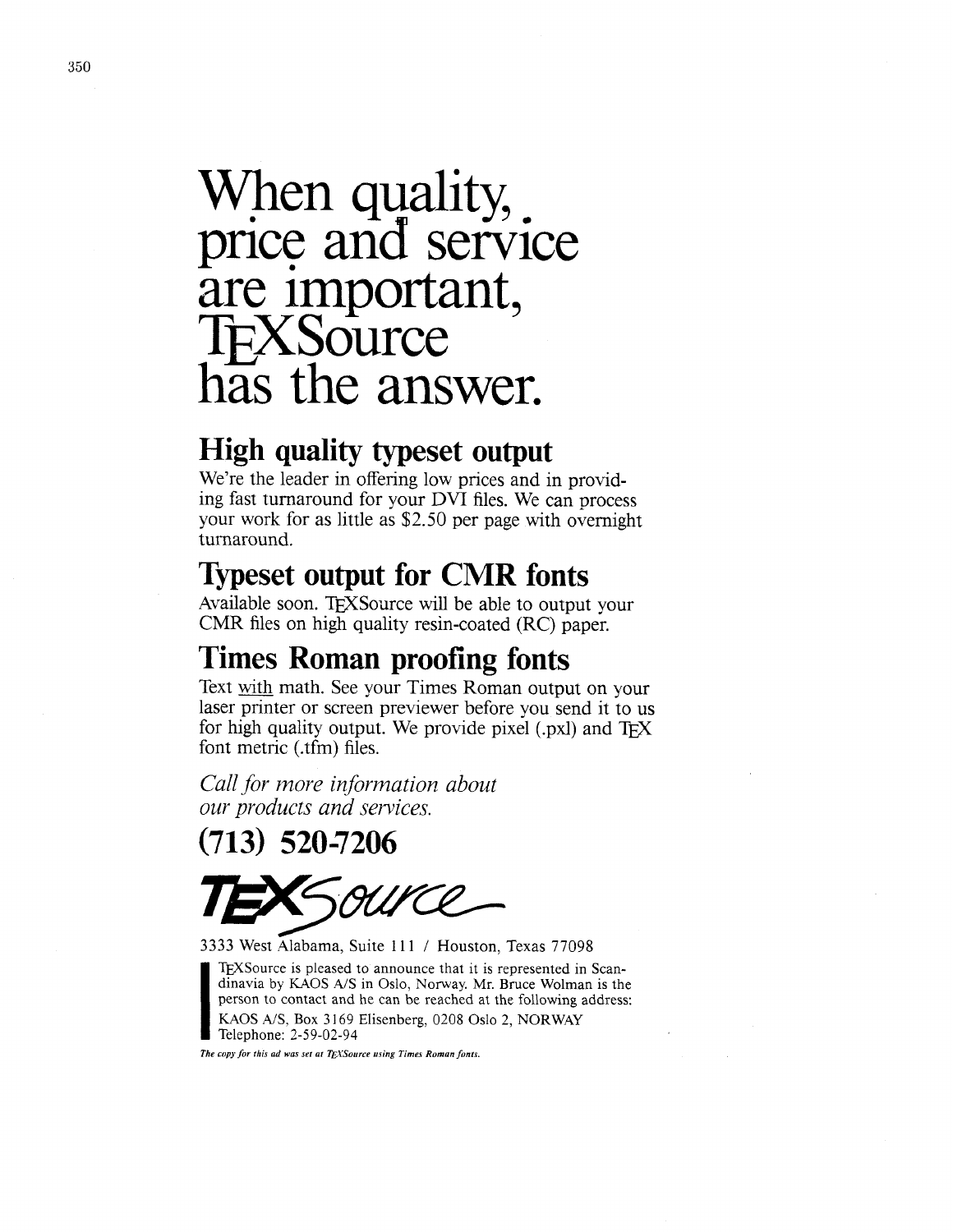# TEXT1

Have you ever needed to create a new style sheet for  $\mathscr{F}F-K$ , A<sub>M</sub>S-T<sub>F</sub>X or Plain T<sub>E</sub>X, and been frustrated with the work involved in modifying or recoding macros? There is an alternative. T<sub>E</sub>XT1, like  $A_{\mathcal{M}}S$ -T<sub>E</sub>X and LaT<sub>E</sub>X adds to the basic Plain T<sub>E</sub>X macros such as table of contents, indices, parts, chapters, subtitles, running head and foot text, lists, and auto numbered footnotes and endnotes.

What makes T<sub>F</sub>XT1 unique is its *global* formatting macros which give you the ability to easily modify the style sheet (formatting) of each of the local macros, without the need of an experienced T<sub>F</sub>Xnician. For example, if you wanted your chapters to be lettered instead of numbered, or if you wanted to alternate the author's name and chapter title between even and odd pages, you would simply use one global command and change the format. Global format commands let you letter footnotes, or have them print in front of a word instead of following a word. Another global format command allows you to change the list hierarchy from "I., a., i., I), a), i)" as defined by Turabian to an outline style, "I., A., 1.".

- *TEXT^* **has been used by thousands of students, staff and faculty since 1986 to meet their text processing needs.**
- $T$  $\cancel{F}XT1$  can be run on any computer that runs  $T$  $\cancel{F}X$ .
- TEXT^ **comes with a complete** *Refrence Manual* **and** *Users Guide.*
- *TEXT^* **optionally has available an** *International Phonetic Alphabet* **font in**  *GF, PK* **or** *PXL* **format. Also available is a** *Compugraphics* **8600 driver.**

# *To order TiXT1, write to*

 $T_FXTI$  Distribution **Computing Service Center Washington State University** Pullman, WA 99164-1220

### or call

TFXT1 Distribution (509) 335-0411